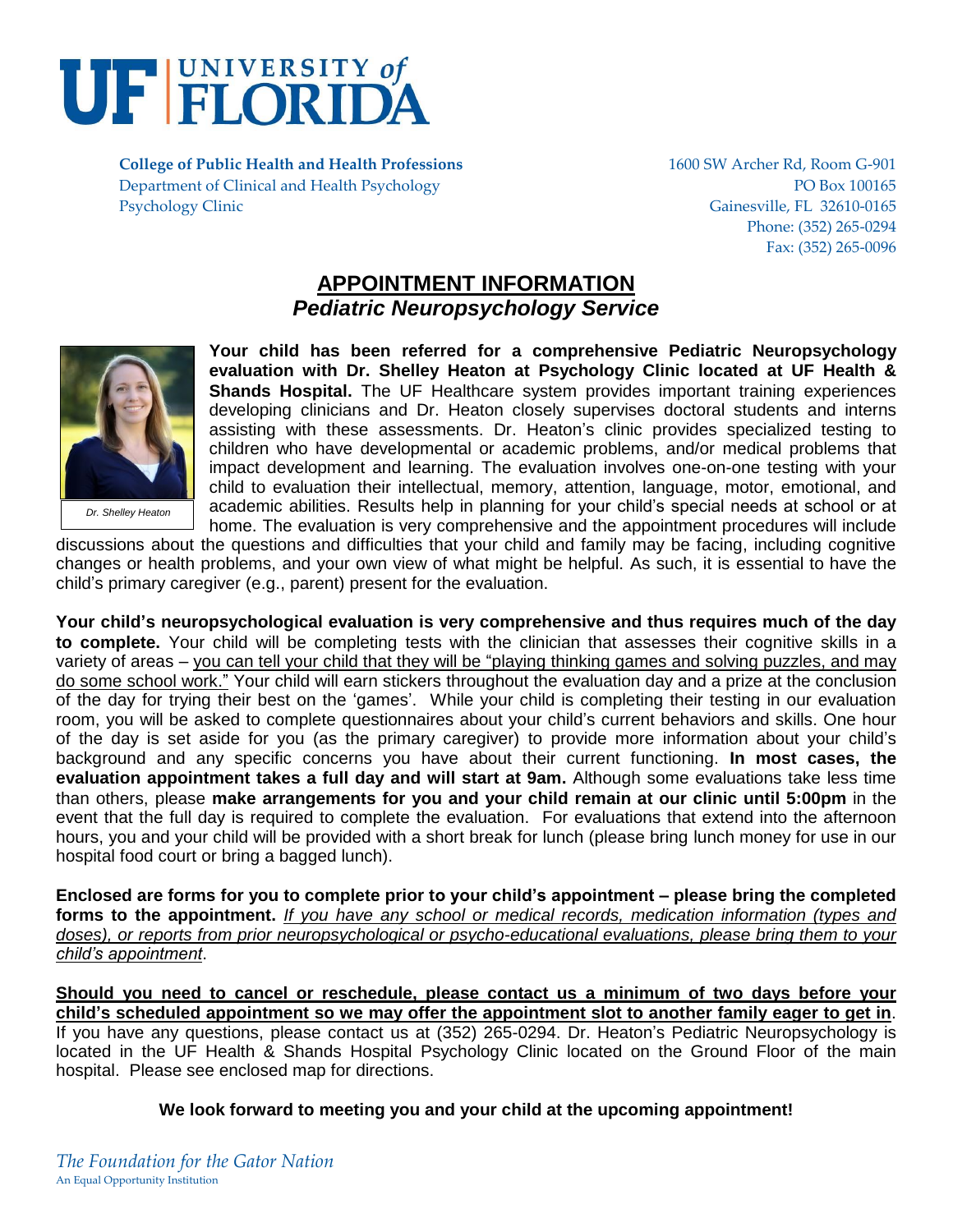### University of Florida Psychology Clinic

#### INSURANCE INFORMATION REQUEST

#### \*\*PLEASE COMPLETE THIS FORM CORRECTLY OR YOUR INSURANCE COMPANY WILL **NOT** BILLED APPROPRIATELY AND THE BALANCE WILL BECOME **BE YOUR RESPONSIBILITY\*\***

Date

Patient Name

Date of Birth

| <b>Primary Insurance</b>                                                                                                                                                                                                                                                                                                                                                                                                                                                                                                                                 | <b>Secondary Insurance</b>                          |
|----------------------------------------------------------------------------------------------------------------------------------------------------------------------------------------------------------------------------------------------------------------------------------------------------------------------------------------------------------------------------------------------------------------------------------------------------------------------------------------------------------------------------------------------------------|-----------------------------------------------------|
| 1. Name of Insurance Company                                                                                                                                                                                                                                                                                                                                                                                                                                                                                                                             | 1. Name of Insurance Company                        |
|                                                                                                                                                                                                                                                                                                                                                                                                                                                                                                                                                          | Address                                             |
| <b>Insurance Phone Number</b><br>(see back of card)                                                                                                                                                                                                                                                                                                                                                                                                                                                                                                      | <b>Insurance Phone Number</b><br>(see back of card) |
| 2. Subscriber/Policy/Member/Contract ID #                                                                                                                                                                                                                                                                                                                                                                                                                                                                                                                | 2. Subscriber/Policy/Member/Contract ID #           |
| 3. Name of Policy Holder<br>$\label{eq:1} \begin{aligned} \mathcal{L}_{\text{max}}(\mathbf{r}) & = \frac{1}{2} \left( \frac{\mathcal{L}_{\text{max}}}{\mathcal{L}_{\text{max}}} \right)^2 \left( \frac{\mathcal{L}_{\text{max}}}{\mathcal{L}_{\text{max}}} \right)^2 \left( \frac{\mathcal{L}_{\text{max}}}{\mathcal{L}_{\text{max}}} \right)^2 \left( \frac{\mathcal{L}_{\text{max}}}{\mathcal{L}_{\text{max}}} \right)^2 \left( \frac{\mathcal{L}_{\text{max}}}{\mathcal{L}_{\text{max}}} \right)^2 \left( \frac{\mathcal{L}_{\text{max}}}{\mathcal{L$ | 3. Name of Policy Holder                            |
| 4. Policy Holder's Date of Birth                                                                                                                                                                                                                                                                                                                                                                                                                                                                                                                         | 4. Policy Holder's Date of Birth                    |
| 5. Relationship of Policy Holder to Patient                                                                                                                                                                                                                                                                                                                                                                                                                                                                                                              | 5. Relationship of Policy Holder to Patient         |
| 6. Is this group or individual insurance? Group                                                                                                                                                                                                                                                                                                                                                                                                                                                                                                          | 6. Is this group or individual insurance? Group     |
| Individual                                                                                                                                                                                                                                                                                                                                                                                                                                                                                                                                               | Individual                                          |
| IF GROUP, PLEASE COMPLETE:                                                                                                                                                                                                                                                                                                                                                                                                                                                                                                                               | IF GROUP, PLEASE COMPLETE:                          |
| Group Number                                                                                                                                                                                                                                                                                                                                                                                                                                                                                                                                             | Group Number                                        |
| Employer Name                                                                                                                                                                                                                                                                                                                                                                                                                                                                                                                                            | Employer Name                                       |
|                                                                                                                                                                                                                                                                                                                                                                                                                                                                                                                                                          | Address                                             |
|                                                                                                                                                                                                                                                                                                                                                                                                                                                                                                                                                          | Phone                                               |

#### AUTHORIZATION TO RELEASE MEDICAL INFORMATION AND PAY INSURANCE BENEFITS: 7.

I hereby authorize Clinical and Health Psychology to release information related to all psychological care, attention and treatment to the above listed carrier. I also hereby authorize and request payment directly to Florida Health Professions Association, Inc. for bills covering this period of treatment, by all Insurance carriers with whom I have coverage. I further agree to pay all charges connected with this treatment not covered by any insurance I may have, and understand insurance coverage does not release me of obligation to begin payment upon initial visit. (Copies of this agreement shall be valid as the original)

Signature - Patient or Guardian

 $\mathbb{R}^{\mathbb{Z}}$ 

Signature - Policy Holder or Guarantor (if other than patient/guardian)

Date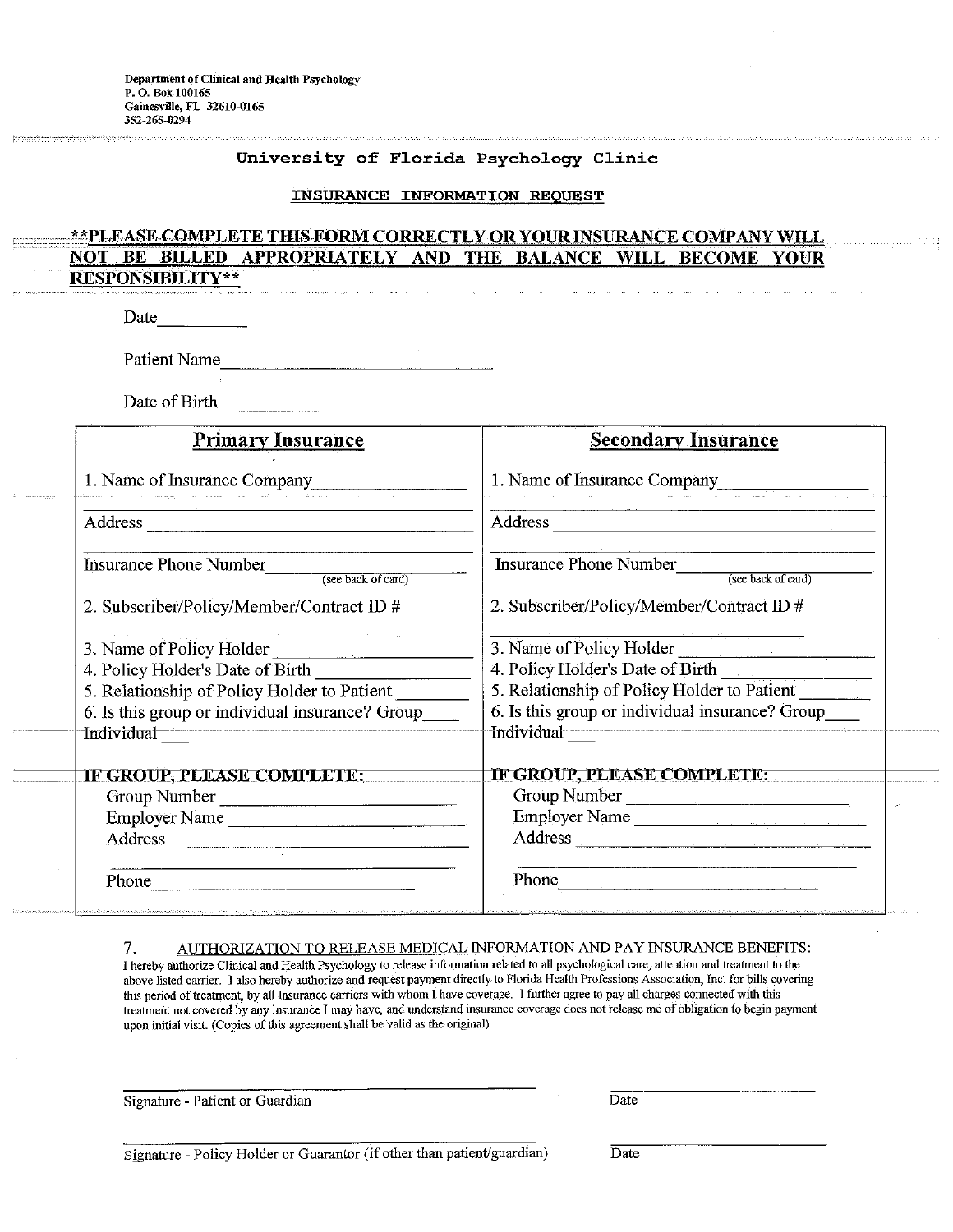

The Foundation for The Gator Nation

# **Patient Information Form**

|                                                                                                                                                                                                                                | Please complete this form to ensure we have the most accurate and current information. We may                                                                                                                                  |
|--------------------------------------------------------------------------------------------------------------------------------------------------------------------------------------------------------------------------------|--------------------------------------------------------------------------------------------------------------------------------------------------------------------------------------------------------------------------------|
|                                                                                                                                                                                                                                | ask you to review this information from time to time to make sure it stays up-to-date.                                                                                                                                         |
| Patient First Name:                                                                                                                                                                                                            | Social Security #                                                                                                                                                                                                              |
|                                                                                                                                                                                                                                |                                                                                                                                                                                                                                |
|                                                                                                                                                                                                                                |                                                                                                                                                                                                                                |
| Address:                                                                                                                                                                                                                       | Date of Birth:                                                                                                                                                                                                                 |
| the contract of the contract of the contract of the contract of the contract of                                                                                                                                                | Age: $\qquad \qquad$                                                                                                                                                                                                           |
|                                                                                                                                                                                                                                |                                                                                                                                                                                                                                |
|                                                                                                                                                                                                                                | Marital Status: (circle one) Single                                                                                                                                                                                            |
|                                                                                                                                                                                                                                | Married Divorced Widow(er) Other                                                                                                                                                                                               |
| Home Phone: ( )                                                                                                                                                                                                                |                                                                                                                                                                                                                                |
| Work Phone: $\overline{(\phantom{a})}$                                                                                                                                                                                         | Religion: New York Changes and the Changes of the Changes of the Changes of the Changes of the Changes of the Changes of the Changes of the Changes of the Changes of the Changes of the Changes of the Changes of the Changes |
| $Cell$ Phone: $(\_\_\_\_\_\_\$                                                                                                                                                                                                 |                                                                                                                                                                                                                                |
| Parent/ Guardian's Name: (if applicable)                                                                                                                                                                                       |                                                                                                                                                                                                                                |
|                                                                                                                                                                                                                                | Ethnic/Racial Background: (circle one)                                                                                                                                                                                         |
|                                                                                                                                                                                                                                | African-American<br>Asian                                                                                                                                                                                                      |
|                                                                                                                                                                                                                                | Hispanic/Latino<br>Caucasian                                                                                                                                                                                                   |
| May we contact you at home? Yes/No                                                                                                                                                                                             | Native American<br>Multiracial                                                                                                                                                                                                 |
| May we contact you at work? Yes/No                                                                                                                                                                                             | Other: (explain)                                                                                                                                                                                                               |
| If yes, what time(s) would be good for                                                                                                                                                                                         |                                                                                                                                                                                                                                |
| contacting you?                                                                                                                                                                                                                | Employer:                                                                                                                                                                                                                      |
| Can a message be left at home? Yes/ No                                                                                                                                                                                         |                                                                                                                                                                                                                                |
|                                                                                                                                                                                                                                |                                                                                                                                                                                                                                |
| Emergency Contact Phone $\#$ : $\Box$                                                                                                                                                                                          |                                                                                                                                                                                                                                |
| Who referred you to us?                                                                                                                                                                                                        | <u> 1980 - Johann John Stone, mars et al. 1980 - John Stone, mars et al. 1980 - John Stone, mars et al. 1980 - Joh</u>                                                                                                         |
|                                                                                                                                                                                                                                | ***********DO NOT WRITE BELOW THIS LINE**********                                                                                                                                                                              |
|                                                                                                                                                                                                                                | <b>OFFICE USE ONLY</b>                                                                                                                                                                                                         |
|                                                                                                                                                                                                                                | Other Notes:                                                                                                                                                                                                                   |
| Address and the contract of the contract of the contract of the contract of the contract of the contract of the contract of the contract of the contract of the contract of the contract of the contract of the contract of th | Fax: $\qquad$                                                                                                                                                                                                                  |
|                                                                                                                                                                                                                                |                                                                                                                                                                                                                                |
|                                                                                                                                                                                                                                | Policy Holder: Policy #: Policy #:                                                                                                                                                                                             |
| Group $#$ :                                                                                                                                                                                                                    |                                                                                                                                                                                                                                |
|                                                                                                                                                                                                                                | Phone:                                                                                                                                                                                                                         |
| Address:                                                                                                                                                                                                                       |                                                                                                                                                                                                                                |
| Policy Holder: Policy #:                                                                                                                                                                                                       |                                                                                                                                                                                                                                |
| Group $#$ :                                                                                                                                                                                                                    |                                                                                                                                                                                                                                |
| Provisions: Authorization Needed? Yes/No                                                                                                                                                                                       | Date Obtained:                                                                                                                                                                                                                 |
| Authorization #:<br>Deductible Amount:                                                                                                                                                                                         | Amount Satisfied:                                                                                                                                                                                                              |
|                                                                                                                                                                                                                                |                                                                                                                                                                                                                                |
|                                                                                                                                                                                                                                |                                                                                                                                                                                                                                |
| Co-pay Amount:<br>Co-Insurance Amount:                                                                                                                                                                                         | Self-pay Amount:                                                                                                                                                                                                               |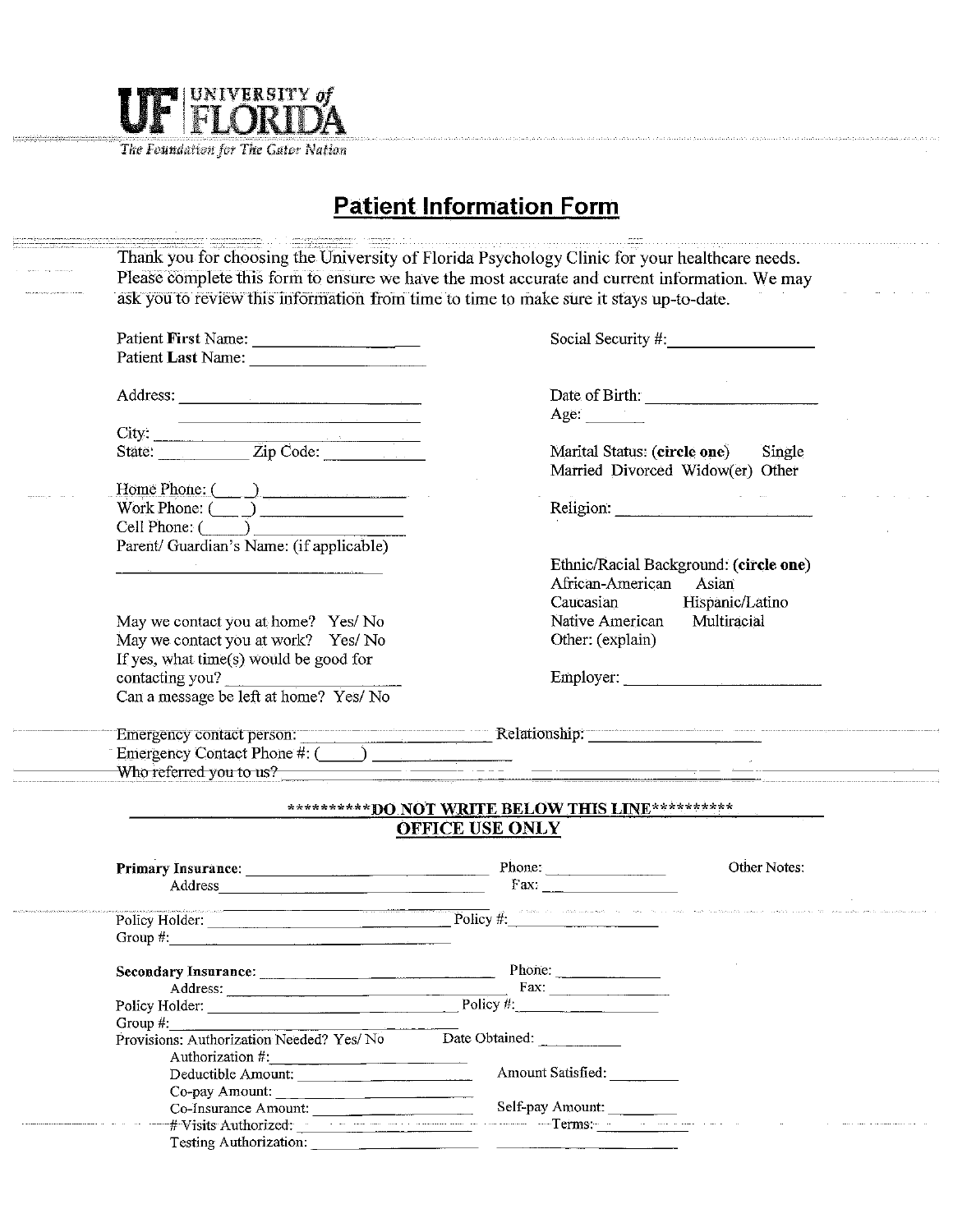

**College of Public Health and Health Professions** Department of Clinical and Health Psychology Psychology Clinic

1600 SW Archer Rd, Room G-901 PO Box 100165 Gainesville, FL 32610-0165 Phone: (352) 265-0294 Fax: (352) 265-0096

#### **Informational Handout**

The Psychology Clinic in Shands Hospital at the University of Florida provides assessment and treatment services for children, adolescents, adults, older adults, couples, and families. Our clinic provides services for emotional problems and those with a range of medical illnesses. Licensed and board certified faculty psychologists are responsible for all services in our clinic. Like Shands Hospital and the University of Florida Clinics, the psychology clinic is a training site. Therefore, trainees are likely to be involved in your care. In all cases, these trainees work under the direction of a faculty member. This may involve the faculty member watching the trainee through a one-way mirror or taped recording. Our trainees are bound by the same ethical and legal standards as our licensed psychologists. Please discuss with your provider any questions or concerns you might have about this or any issue related to our clinic.

### **Hours of Operation**

The Psychology Clinic schedules patient appointments between 8AM-5PM Monday, Wednesday, Thursday, and Friday. Appointments are scheduled between the hours of 8AM -7PM on Tuesday's.

#### What to Expect

The Licensed Psychologist and trainee assigned to you work as a team. Your team will likely start with an assessment. This assessment gathers information to answer questions about your particular case. This information is also helpful in planning effective treatment if needed. Your team conducts this assessment through an interview with you and/or family and friends. In addition, testing may be appropriate. This may include paper and pencil testing of your thinking and learning abilities, memory, emotions and/or behaviors. You should be sure and understand the purpose {purposes} of this testing by talking with either the licensed psychologist or trainee. In all cases, all procedures will be explained to you. This evaluation may take from 2-8 hours.

Following your assessment, it may be suggested to you that you begin treatment in our clinic. We attempt to provide the most helpful treatment possible for your situation based on our own research and the research of others. Previous research studies indicate that many patients are helped by therapy. However, treatment benefits cannot be guaranteed. Your therapist will be happy to discuss any questions you may have. These therapy sessions can last as little as 30 minutes or as long 80 minutes. Your therapist will discuss the length of your sessions before you begin treatment.

If you have any concerns about your assessment or treatment, you should discuss them with the supervising licensed psychologist or trainee. As we mentioned earlier, this is a training clinic and you may be observed during your assessment or treatment. If your psychologist or trainee wishes to tape record your assessment or treatment for use in supervision of your care, they will ask you to sign a separate form. This form grants them permission for taping before it occurs. You also may be offered the opportunity to participate in a research study. Participation in our research is voluntary. If you agree to participate, you will be informed about the particular study and will be asked to sign a separate permission form.

## **About Privacy**

The information you provide at these sessions will be treated with great care and kept private according to state law and the rule of our profession. In a few rare circumstances, your privacy cannot be protected. Here are the most common examples:

- 1) if a court has ordered you to seek evaluation and treatment here, then the court has a right to this information
- 2} if a court orders release of your records for a legal proceeding
- 3} if you make a serious threat to harm yourself or another person
- 4) if your provider believes that either a child or an elderly person is being abused or neglected

There are other times when your information may be released. If you have concerns, please discuss these concerns with your provider.

My signature below indicates that I have read the above statements.

Please read, sign, and bring with you to your visit.

Signature of patient, parent or guardian

Date

The Foundation for the Gator Nation An Equal Opportunity Institution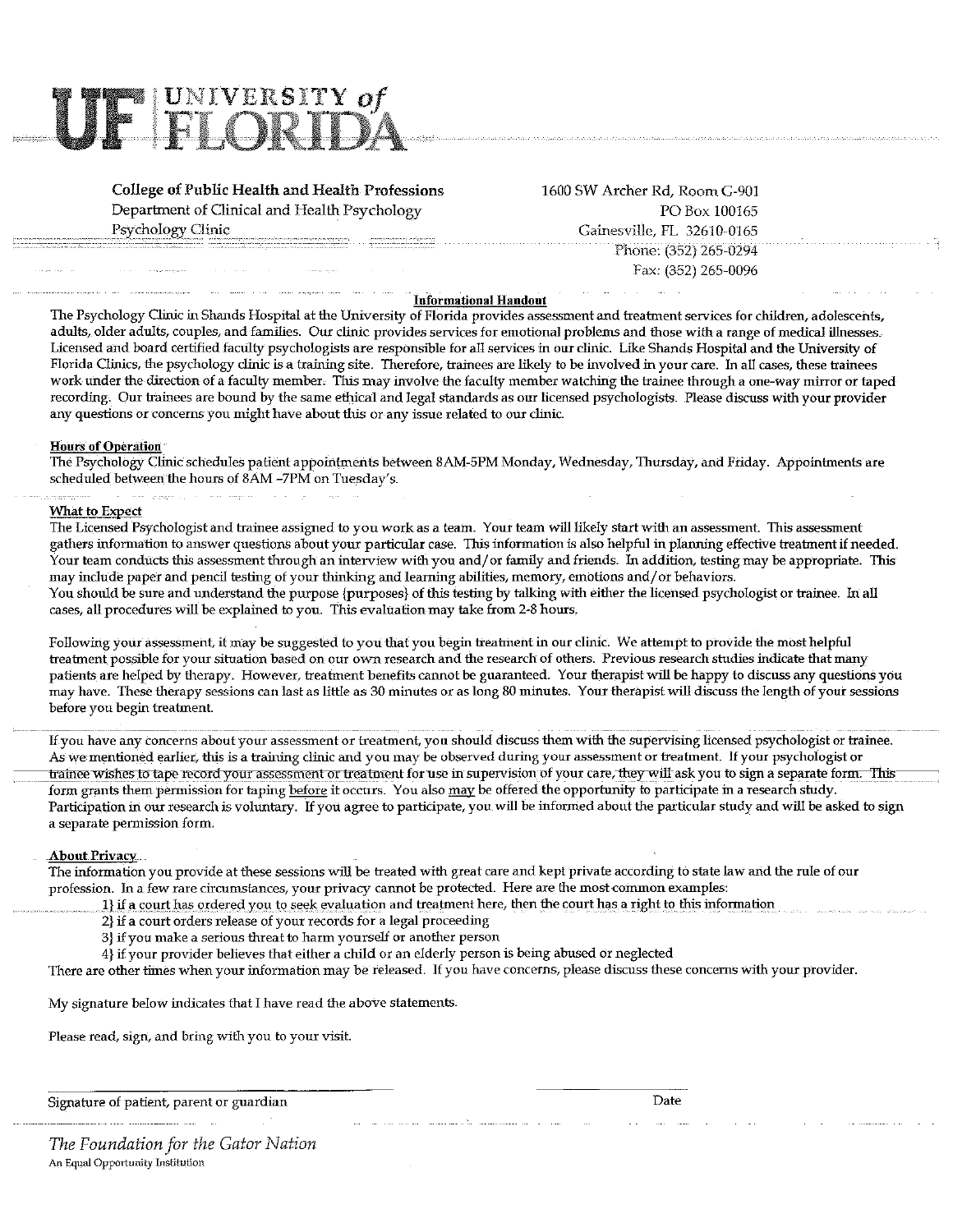## **Consent and Authorization**

## **Section A: Notice of Limited Liability**

I, on behalf of myself, my child, and/or my ward, hereby acknowledge I have been informed that: Care and treatment that I/we receive at this and other Florida Health Professional Association clinics/facilities, associated with the Department of Clinical and Health Psychology, will be provided by University of Florida employees and/or agents. I understand that these health-care providers are under the exclusive supervision and control of the University of Florida Board of Trustees and liability for their acts or omissions is limited to \$100,000 per claim or judgment by any one person and to \$200,000 for all claims or judgments arising out of the same incident or occurrence (see Florida statutes 726.28). Effective October 1, 2011 the amounts will be adjusted to \$200,000 per claim or judgment by any one person and to \$300,000 for all claims or judgments arising out of the same incident or occurrence.

## **Section B: Treatment Authorization, Assignments of Proceeds, Authorization to Release Information and Guarantor Agreement**

- 1. Authorization for Routine Diagnostic Procedure and Psychological Treatment-I hereby consent to such diagnostic procedures which in the judgment of my healthcare provider may be considered necessary or advisable while a client at a Florida Health Professionals Association (FHPA) clinics/facility. I recognize that the FHPA providers are employees of a healthcare teaching and research institution and that my treatment and care will be observed and in some instances aided by students under appropriate supervision.
- 2. Assignment of Benefits-I hereby assign to the FHPA payment from all third-party payers\* and with whom I have coverage or from whom benefits are or may become payable to me, for the charges of health care services I receive for, related to, my treatment (past, present, or future). I agree to be personally responsible for payment of any healthcare services that are not covered by my third-party payers\*, including, but not limited to, not covered or out-of-network services, deductibles, co-insurance, and/or co-payments.
- 3. Release of Medical Information by the Florida Health Professionals Association-By signing in the space below as Patient/Guardian, I hereby authorize the FHPA providing services during my outpatient clinical care, to release information from and/or copies of my psychological records and other information as may be required for my psychological care and to secure payment for charges incurred by me or on my behalf, to any other FHPA clinic/facility, my physician, to my referring physician, the guarantor on my accounts, insurance companies for which I have assigned benefits for my treatment and care, or to any sponsors that the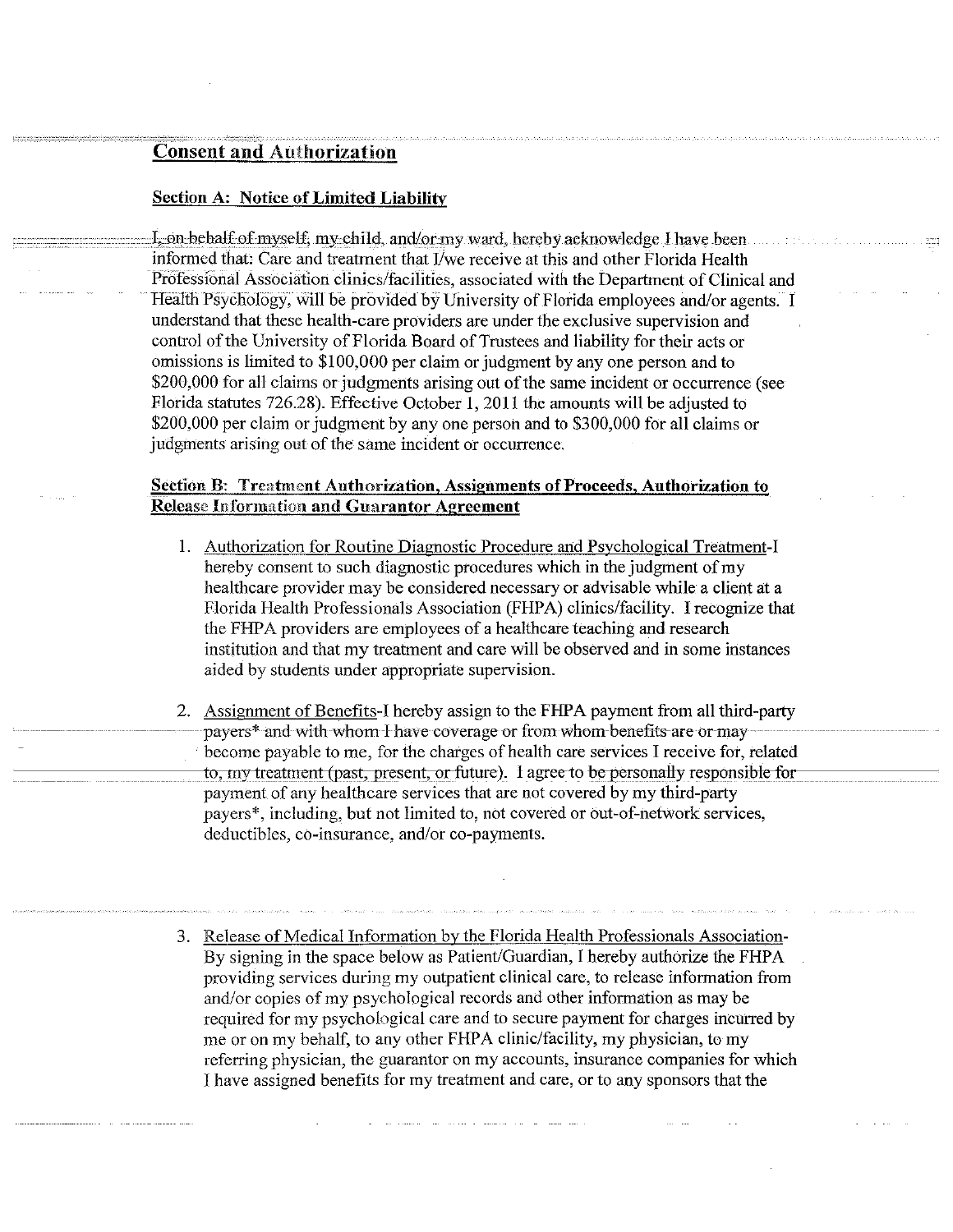FHPA may later obtain to contribute payments for my treatment and care. I also authorize release of any information to any and all regulatory and/or accrediting organizations as necessary to the outpatient clinics to maintain its licensure and accredited status.

Guarantor Agreement- By signing in the space below as Patient/Guardian or guarantor, or as patient's/guardian's spouse or guarantor's spouse, I hereby agree that all charges connected with the treatment, not covered by any insurance, program, sponsorship or other third-party coverage I may have are due and payable by me at the time of the visit or discontinuation of treatment or in a prearranged payment plan agreeable to FHPA. If the insurance information I have provided is not active at the time of service or if the services provided are not covered by my insurance company, I will be responsible for any balance due. The charges I agree to pay are those listed in the master billing charge manual, which are available for inspection upon request and incorporated herein by reference. I hereby acknowledge that, unless the FHPA and my insurance company or thirdparty carrier have agreed that I will not be billed, if the FHPA has agreed to bill my insurance or other third-party carrier it has agreed to do so as a courtesy and that the FHPA has the right to demand payment in full from me at any time prior to full payment from any insurance carrier. If an overdue account is referred by collections, I agree to pay the attorney's fees, court costs and/or collection agency fees associated with the collection process. I specifically waive any exemption of wages from garnishment, which might be available by law, and agree that my wages can be garnished in the event a Judgment is entered against me for collection of the outpatient clinic charges I have agreed to pay.

\*Third-party payers include, but are not limited to, coverage available from: Medicare, Tri-care, or governmental programs; health, accident, automobile, or other insurance; workers compensation; HMO (commercial, Medicare); self-insured employers; and any sponsors who may contribute payment for services.

| Patient/ Guardian Signature:                           | the continuous company of the fundamental company of the first that |
|--------------------------------------------------------|---------------------------------------------------------------------|
| Patient's/ Guardian's Spouse Signature:                |                                                                     |
| Guarantor Signature (if other than patient/ guardian): |                                                                     |
| Guarantor's Spouse Signature:                          |                                                                     |
| <br>Name of Insured (if other than patient):           |                                                                     |
| Witness (Adult 18yrs and over):                        | Date:                                                               |